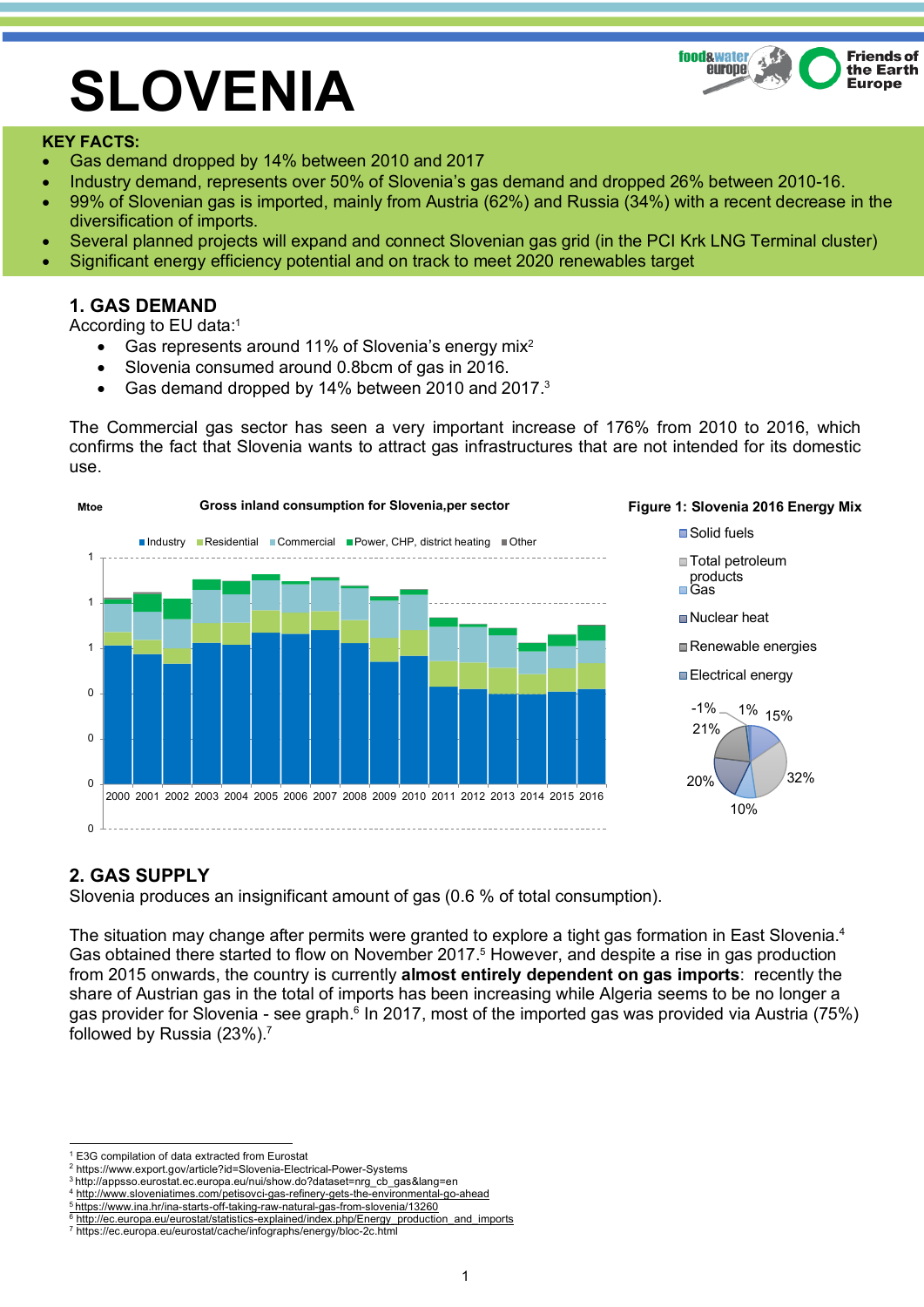

**Slovenia - Gas Suppliers (in TJ GCV)**

## **3. GAS INFRASTRUCTURE**

The Slovenian gas transmission network consists of 1,121km of pipelines, with four main pipelines – see map.8 Main activities of the gas transmission system operator (TSO) are performed by Geoplin's



Figure 4. Schematic map of the gas transmission system with relevant points

subsidiary, Plinovodi.<sup>9</sup>

Slovenia's most important gas interconnectors for import are from Austria  $(3.91bcm/v)$  and Italy  $(0.97bcm/v)^{10}$  but the country is also connected to Croatia where it can send 1.8bcm/y.11

**Network investments in Slovenia in 2012 alone amounted to €38 million, of which €9**  million was granted by the EU<sup>12</sup> within the European Energy Programme for Recovery for the construction of the Ceršak – Kidricevo section of one of the existing gas pipeline.<sup>13</sup> Two upgrades of the transmission network

were completed in 2013. End of 2014, transmission grid between Austria (at Ceršak) to Vodice (central Slovenia) was improved. From January 2015, additional transmission capacities on the interconnection points with Austria (Ceršak), Croatia (Rogatec) and on the interconnection point with Italy (Šempeter) were ensured, so to provide a serious improvement of security in terms of gas supplies. While Slovenia now has a gas transmission system **largely able to meet its limited demand for gas (only 5th source in Slovenia's energy mix)**, the country is still actively **involved in several projects of common interest (PCI): 14**

### **The Krk LNG terminal cluster**

Slovenia is associated with a series of PCI projects at the heart of which we find a new floating LNG terminal on the Croatian coast near the island of Krk (initially 2bcm, up to 6bcm/y send-out capacity).15 The project involves the construction of a series of interconnections to link the terminal to neighboring countries, including Slovenia (see map) and Hungary as well as Italy.16 With the aim of enabling LNG flows to the region, the PCI cluster Croatia – Slovenia – Austria is planned, consisting of a set of pipelines and compressor stations.17

13 https://www.ibe.si/en/news/Pages/Novica37.aspx<br>14 http://www.plinovedi.gi/en/transmission.gy/tom/nr

<sup>8</sup> http://www.plinovodi.si/wp-content/uploads/2011/09/plinovodi-development-plan-2017-2026 ENG.pdf

<sup>&</sup>lt;sup>9</sup> http://www.plinovodi.si/en/transmission-system/

<sup>&</sup>lt;sup>10</sup> http://bpie.eu/wp-content/uploads/2016/09/Safeguarding-energy-security-in-South-East-Europe-with-investment-in-demand-side-infrastructure.pdf 11 http://www.entsog.eu/maps/transmission-capacity-map/2016 & http://www.plinacro.hr/UserDocsImages/PCI/Interconnection%20Lucko-Zabok-Rogatec.pdf<br>12 http://www.entsog.eu/maps/transmission-capacity-map/2016 & http://www.pli

<sup>12</sup> https://ec.europa.eu/energy/sites/ener/files/documents/2014\_countryreports\_slovenia.pdf

http://www.plinovodi.si/en/transmission-system/projects-of-common-interest-pci/

<sup>15</sup> http://ec.europa.eu/energy/maps/pci\_fiches/pci\_6\_5\_6\_en\_2017.pdf and https://ec.europa.eu/energy/sites/ener/files/documents/pci\_6\_5\_1\_en\_2017.pdf

<sup>16</sup> More about this costly unneeded mega project can be found in the report "Pipedream" https://www.foeeurope.org/krk-pipedream

<sup>17</sup> http://www.plinovodi.si/media/4766/pci-information-leaflet-626.pdf